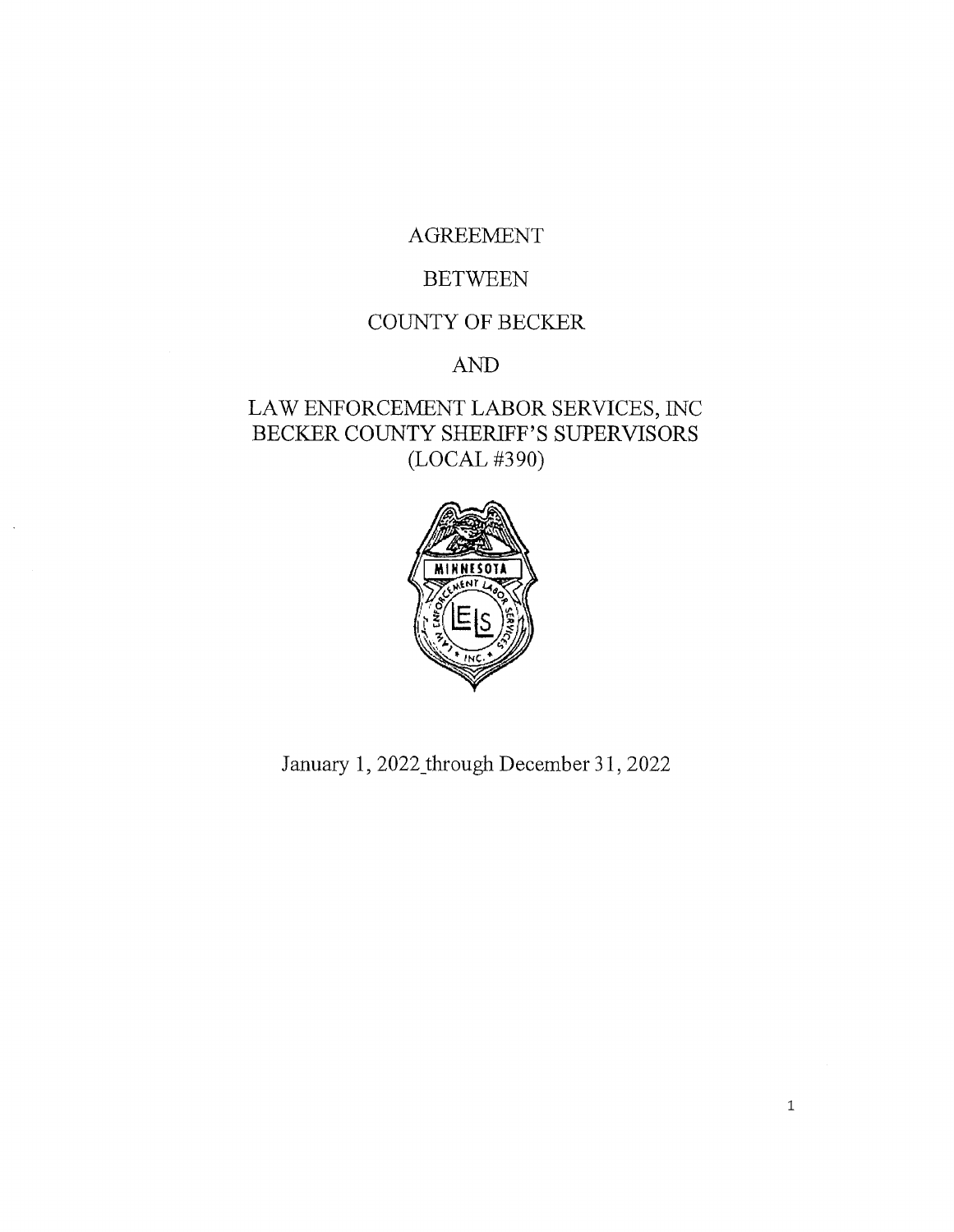| 1  |                |
|----|----------------|
| 2  |                |
| 3  |                |
| 4  |                |
| 5  |                |
| 6  |                |
| 7  |                |
| 8  |                |
| 9  |                |
| 10 |                |
| 11 |                |
| 12 |                |
| 13 |                |
| 14 |                |
| 15 |                |
| 16 |                |
| 17 |                |
| 18 |                |
| 19 |                |
| 20 |                |
| 21 |                |
| 22 |                |
| 23 |                |
| 24 |                |
| 25 |                |
| 26 |                |
| 27 | $\overline{2}$ |

 $\sim$   $\sim$ 

### TABLE OF CONTENTS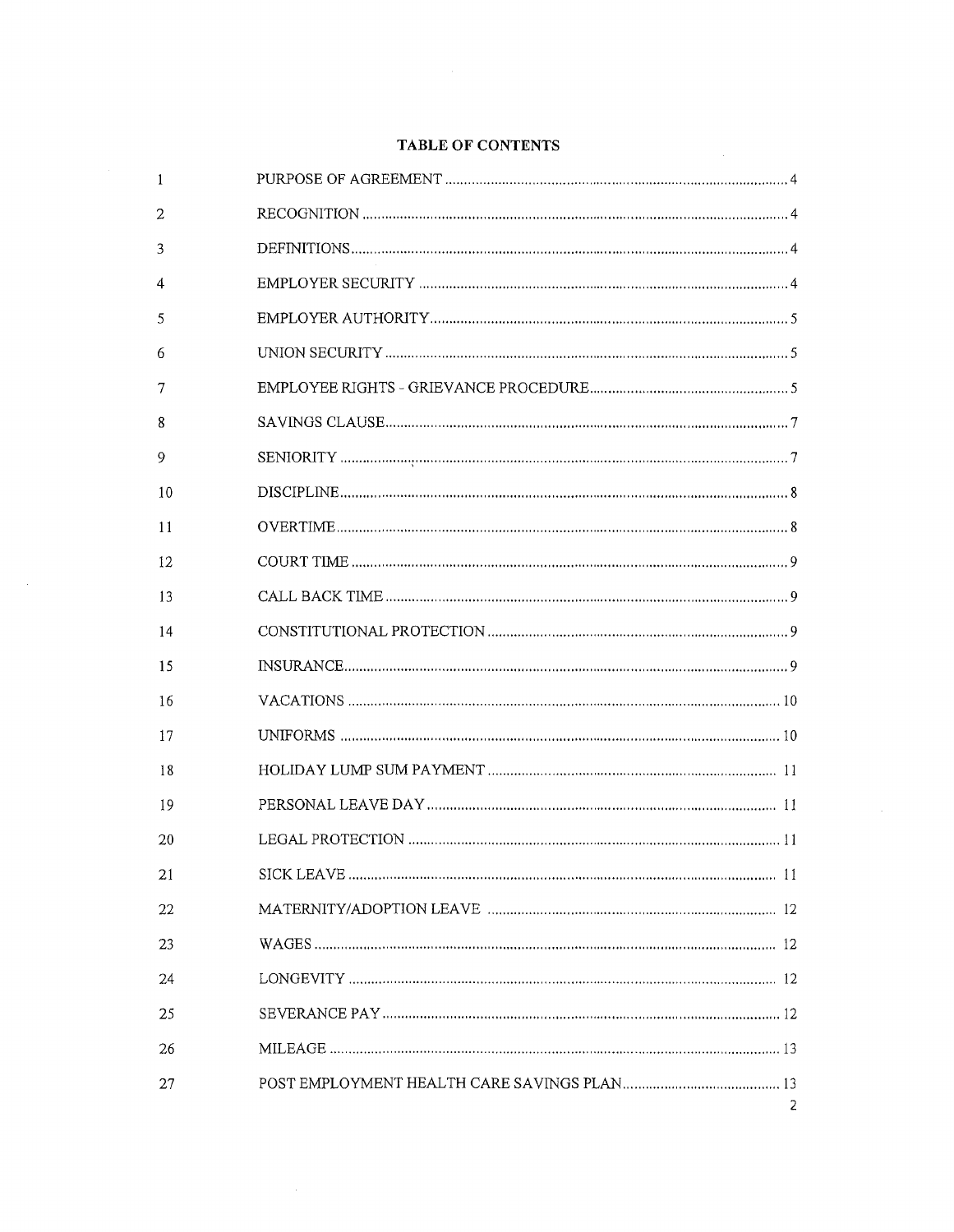| -28 |  |
|-----|--|
| 29  |  |

 $\hat{\mathcal{A}}$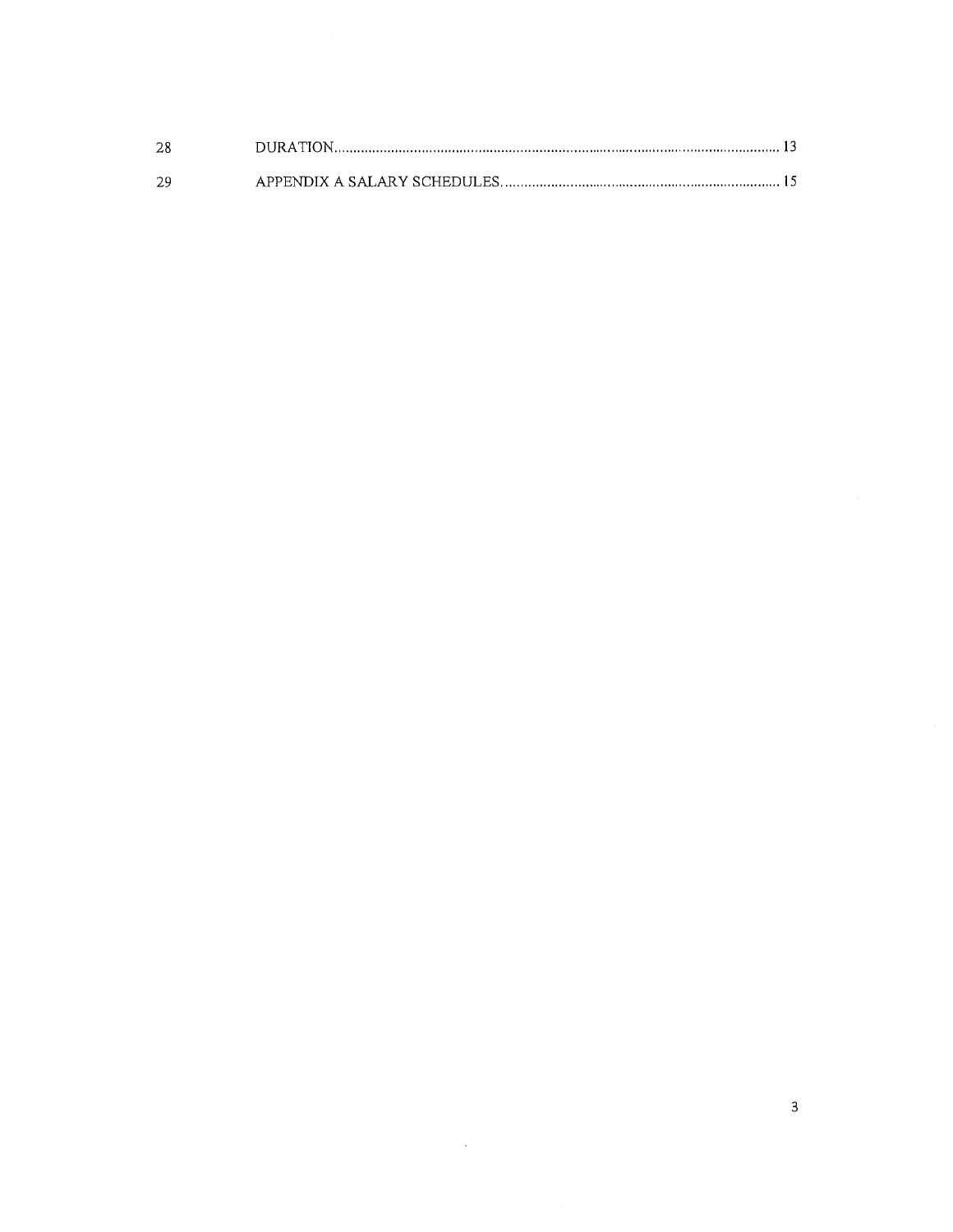#### **ARTICLE 1. PURPOSE OF AGREEMENT**

This Agreement is entered into between the County of Becker, hereinafter called the Employer, and Law Enforcement Labor Services, Inc., hereinafter called the Union. It is the intent and purpose of this Agreement to:

- 1.1 Establish procedures for the resolution of disputes concerning this Agreement's interpretation and/or application; and
- 1.2 Place in written form the parties' agreement upon terms and conditions of employment for the duration of this Agreement.

#### **ARTICLE 2. RECOGNITION**

2.1 The Employer recognizes the Union as the exclusive representative under Minnesota Statutes, Section 179A.03, Subd. 14, for the following employees:

All essential supervisory employees of the Becker County Sheriffs Department, Detroit Lakes, Minnesota, who are public employees within the meaning of Minn. Stat. l 79A.03, subd. 14, excluding the County Sheriff, confidential and all other employees.

2.2 Neither the Union nor the Employer shall discriminate against any employee because of Union membership or non-membership, nor because of race, creed, sex, color, religious belief, or political belief. Employees shall be subject to the Sexual Discrimination Policy as referenced in the County Personnel Policy.

#### **ARTICLE 3. DEFINITIONS**

- 3.1 **Union:** Law Enforcement Labor Services, Inc.
- 3.2 **Union Member:** A member of Law Enforcement Labor Services, Inc.
- 3.3 **Employee:** A member of the exclusively recognized bargaining unit.
- 3.4 **Department:** The Becker County Sheriff's Department.
- 3.5 **Employer:** The County of Becker.
- 3.6 **Union Officer:** Officer elected or appointed by Law Enforcement Labor Services, Inc.
- 3.7 **Scheduled Shift:** A consecutive work period including two (2) rest breaks and a lunch break.
- 3.8 **Rest Breaks:** Periods during the scheduled shift during which the employee remains on continual duty and is responsible for assigned duties.
- 3.9 **Lunch Breaks:** A period during the scheduled shift during which the employee remains on continual duty and is responsible for assigned duties.
- 3.10 **Regular Employee:** A member of the exclusively recognized bargaining unit defined in this Agreement who has completed the required probationary period for newly hired, promoted, or rehired employees.

#### **ARTICLE 4. EMPLOYER SECURITY**

The Union agrees that during the life of this Agreement, neither the Union, its officers or agents, nor any of the employees covered by this Agreement, will cause, encourage, participate in or support any strike, slow down, mass absenteeism, mass resignation, or other interruption of or interference with the normal functions of the Employer. In the event that an employee violates this Article, the Union, including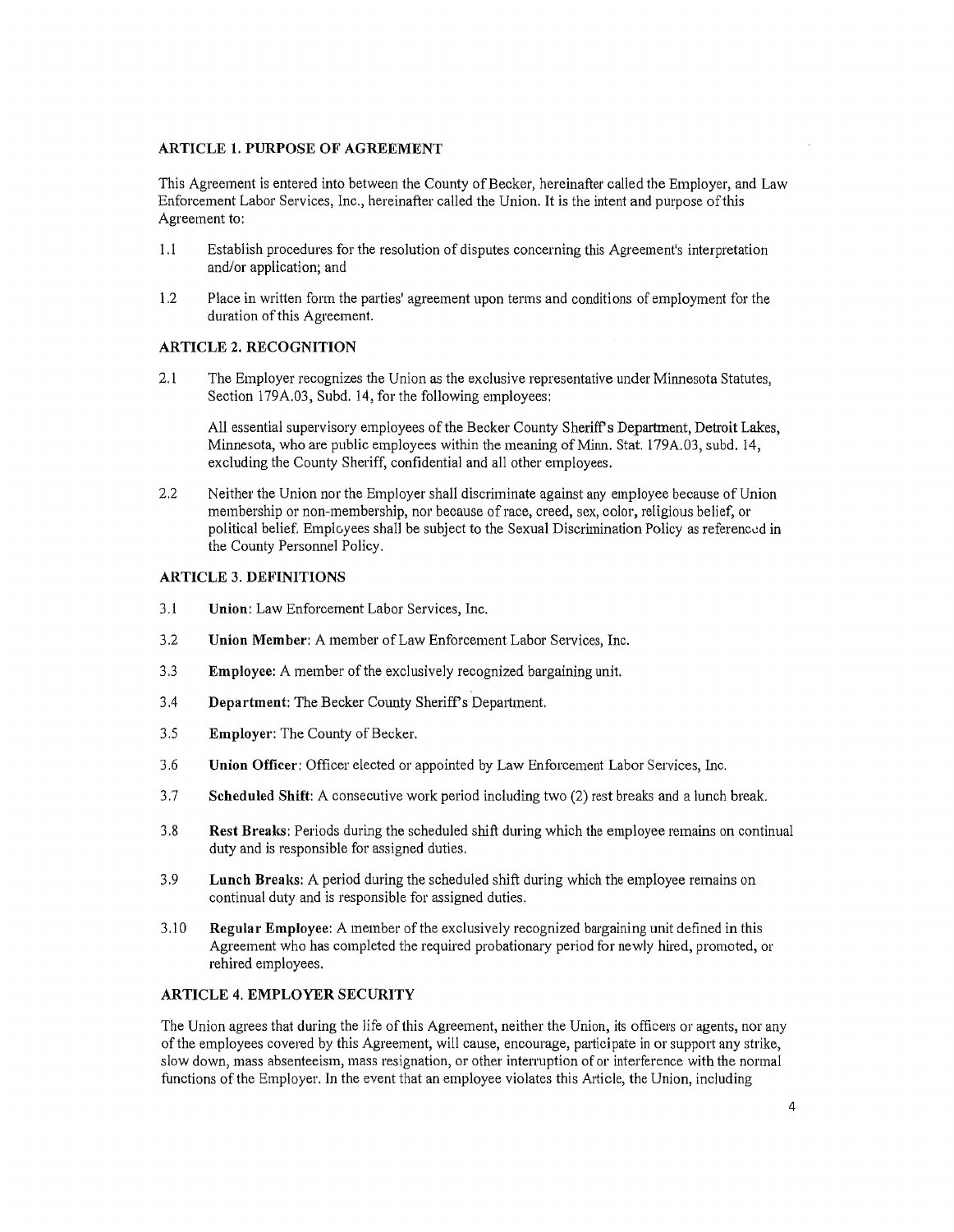officers and stewards, shall inunediately notify any such employees in writing to cease and desist from such action and shall instruct them to immediately return to their normal duties. Any or all employees who violate any of the provisions of this Article may be discharged or otherwise disciplined.

#### **ARTICLE 5, EMPLOYER AUTHORITY**

- 5 .1 The Employer retains the full and unrestricted right to operate and manage all manpower, facilities, and equipment; to establish functions and programs; to set and amend budgets; to determine the utilization of technology; to establish and modify the organizational structure; to select, direct, and determine the number of personnel, to establish work schedules; and to perform any inherent managerial function not specifically limited by this Agreement.
- 5 .2 Any term and condition of employment not specifically established or modified by this Agreement shall remain solely within the discretion of the Employer to modify, establish or eliminate.

#### **ARTICLE 6. UNION SECURITY**

- 6.1 The Employer shall deduct from the wages of employees who authorize such a deduction, in writing, an amount necessary to cover monthly Union dues such monies shall be remitted as directed by the Union.
- 6.2 The Union may designate employees from the bargaining unit to act as a steward and an alternate and shall inform the Employer in writing of such choice and changes in the position of steward and/or alternate.
- 6.3 The Employer shall make space available on a bulletin board for posting Union notices and announcements. The Union agrees to limit the posting of such notices to its bulletin board space. It is specifically understood that no notices of a political or inflammatory nature shall be posted.
- 6.4 The Union agrees to indemnify and hold the Employer harmless against any and all claims, suits, orders or judgments brought or issued against the Employer as a result of any action taken or not taken by the Employer under the provisions of this Article.

#### **ARTICLE 7. EMPLOYEE RIGHTS - GRIEVANCE**

- 7.1 **Definition of a Grievance:** A grievance is defined as a dispute or disagreement as to the interpretation or application of the specific terms and conditions ofthis Agreement.
- 7.2 **Union Representatives:** The Employer will recognize the Union representative designated by the Union as the grievance representative of the bargaining unit having the duties and responsibilities established by this Article. The Union shall notify the Employer in writing of the names of such Union stewards and of their successors when so designated as provided by 6.2 of this Agreement.
- 7.3 **Processing of a Grievance:** It is recognized and accepted by the Union and the Employer that the processing of grievances as hereinafter provided is limited by the job duties and responsibilities of the employees and shall therefore be accomplished during normal working hours only when consistent with such employee duties and responsibilities. The aggrieved employee and a Union representative have notified and received the approval of the designated supervisor who has determined that such absence is reasonable and would not be detrimental to the work of the Employer.
- 7.4 **Procedure:** Grievances, as defined in Section 7.1, shall be resolved in conformance with the following procedure: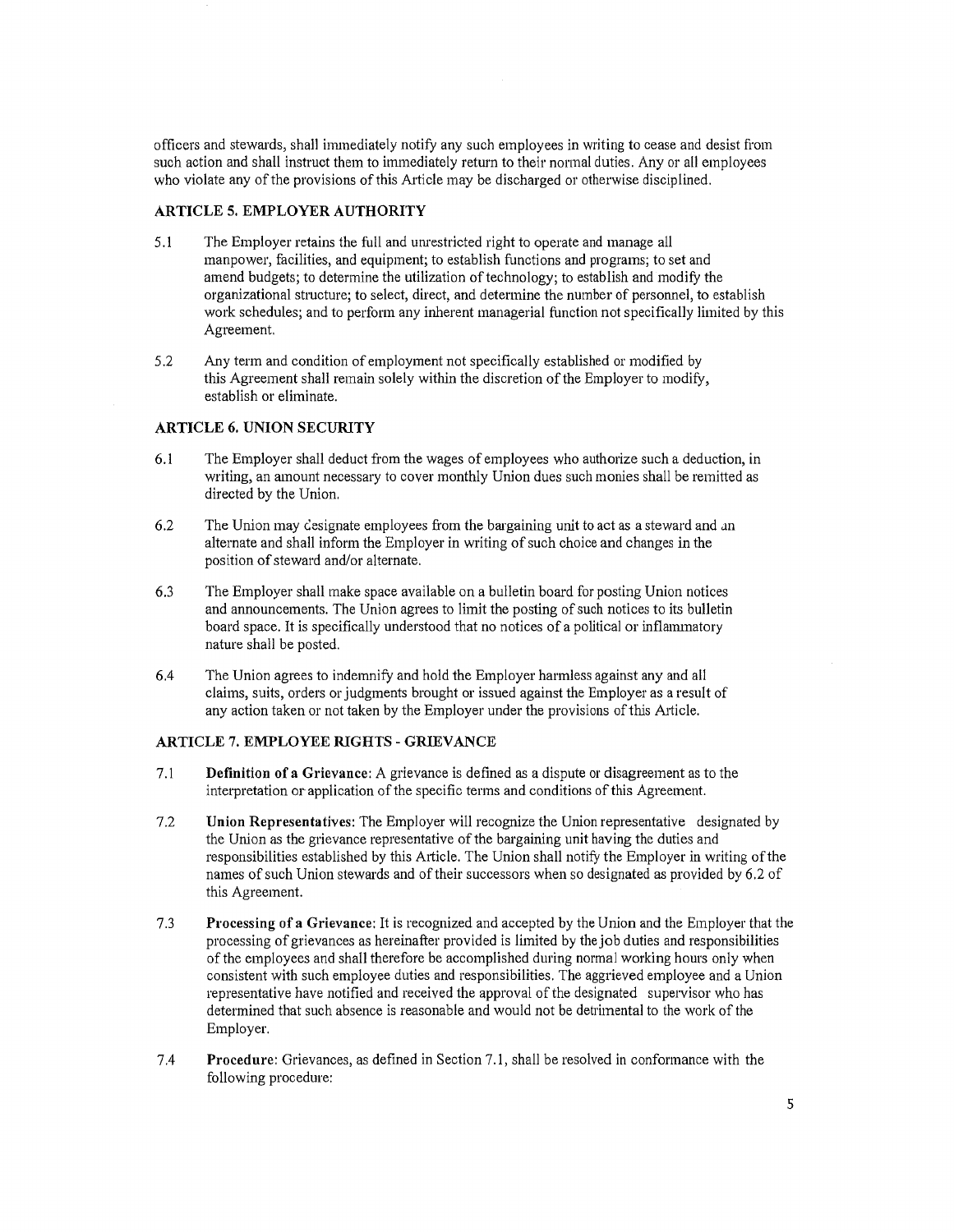- **STEP 1.** An employee claiming a violation concerning the interpretation or application of this Agreement shall, within fourteen ( 14) working days after such alleged violation has occurred, present such grievance to the employee's supervisor. The Employer-designated representative will discuss and give an answer to such Step 1 grievance within ten (10) calendar days after receipt. A grievance not resolved in Step **1** and appealed to Step 2 shall be placed in writing setting forth the nature of the grievance, the facts on which it is based, the provision or provisions of the agreement allegedly violated, the remedy requested, and may be appealed to Step 2 within ten (10) calendar days after the supervisor's final answer in Step 1. Any grievance not appealed in writing to Step 2 by the Union within ten (10) calendar days shall be considered waived.
- **STEP 2.** If appealed, the written grievance shall be presented by the Union and discussed with the Employer-designated step two representative. The Employer-designated step 2 representative shall give the Union the Employer's Step 2 answer in writing within ten (10) calendar days after receipt of such Step 2 grievance. A grievance not resolved in Step 2 may be appealed to Step 3 within ten (10) calendar days following the Sheriff's or the Sheriff's designee final Step 2 answer. Any grievance not appealed in writing to Step 3 by the Union within ten (10) calendar days shall be considered waived.

**STEP** 3. A grievance umesolved in Step 2 and appealed to Step 3 by the Union shall be submitted to arbitration subject to the provisions of the Public Employment Labor Relations Act of 1971, as amended. The selection of an arbitrator shall be made in accordance with the "Rules Governing the Arbitration of Grievances" as established by the Bureau of Mediation Services (BMS). A grievance will be waived if an arbitrator is not selected within 90 days ofreceipt of Arbitrator's list from the BMS unless fault of Employer.

#### 7.5 **ARBITRATOR'S AUTHORITY**

- A. The arbitrator shall have no right to amend, modify, nullify, ignore, add to, or subtract from the terms and conditions of this Agreement. The arbitrator shall consider and decide only the specific issue(s) submitted in writing by the Employer and the Union and shall have no authority to make a decision on any other issue not so submitted.
- B. The arbitrator shall be without power to make decisions contrary to, or inconsistent with, or modifying or varying in any way the application of laws, rules or regulations having the force and effect of law. The arbitrator's decision shall be submitted in writing within thirty (30) days following close of the hearing or the submission of briefs by the parties, whichever be later, unless the parties agree to an extension. The decision shall be based solely on the arbitrator's interpretation or application of the express terms of this Agreement and to the facts of the grievance presented.
- C. The fees and expenses for the arbitrator's services and proceedings shall be borne equally by the Employer and the Union provided that each party shall be responsible for compensating its own representatives and witnesses. If either party desires a verbatim record of the proceedings, it may cause such a record to be made, providing it pays for the record. If both parties desire a verbatim record of the proceedings the cost shall be shared equally.

#### **7.6WAIVER**

If a grievance is not presented within the time limits set forth above, it shall be considered 'waived'. If a grievance is not appealed to the next step within the specified time limit or any agreed extension thereof, it shall be considered settled on the basis of the Employer's last answer. If the Employer does not answer a grievance or an appeal thereof within the specified time limits, the Union may elect to treat the grievance as denied at the step and immediately appeal the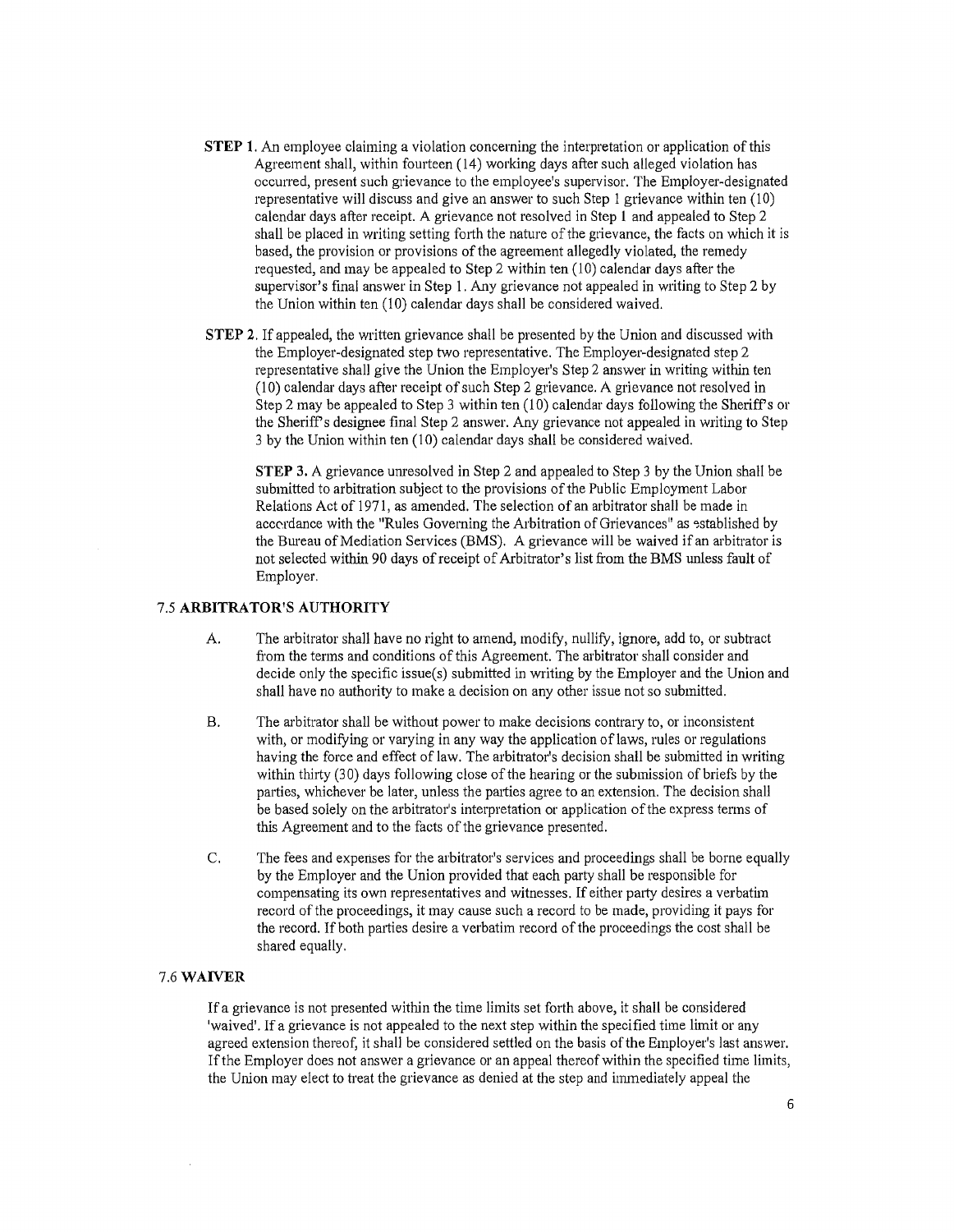grievance to the next step. The time limit in each step may be extended by mutual written agreement of the Employer and the Union in each step.

#### 7.7 **CHOICE OF REMEDY**

If, as a result of the written Employer response in Step 2, the grievance remains unresolved, and if the grievance involves the suspension, demotion, or discharge of an employee who has completed the required probationary period, the grievance may be appealed either to Step 3 of Article 7 or a procedure such as: Civil Service or Veteran's Preference. If appealed to any procedure other than Step 3 of A1ticle 7, the grievance is not subject to the arbitration procedure as provided in Step 3 of Article 7. The aggrieved employee shall indicate in writing which procedure is to be utilized and shall sign a statement to the effect that the choice of any other hearing precludes the aggrieved employee from making a subsequent appeal through Step 3 of Article 7.

#### **ARTICLE 8. SAVINGS CLAUSE**

This Agreement is subject to the laws of the United States, the State of Minnesota and the County of Becker. In the event any provision of this Agreement shall be held to be contrary to law by a court of competent jurisdiction from whose final judgment or decree no appeal has been taken within the time provided, such provisions shall be voided. All other provisions of this Agreement shall continue in full force and effect. The voided provision may be renegotiated by mutual agreement of both parties.

#### **ARTICLE 9. SEN10RITY**

- 9.1 An employee in this bargaining unit who transfers to another department of the Employer shall accumulate total seniority from the other depatiment only for the purpose of calculating vacation and sick leave.
- 9.2 There shall be three (3) types of seniority established by this Agreement.
	- A. Service seniority, which shall be the total length of continuous service with the Employer.
	- B. Department seniority, which shall be the total length of service within a specific department of the Employer.
	- C. Classification seniority, which shall be the total length of service within a work classification.
- 9.3 Except in those instances where senior employees are not qualified to perform remaining work, seniority shall determine the order of:
	- A. Layoff, which shall be by classification within a depatiment, in inverse order of classification seniority. However, an employee about to be laid off shall have the right to bump (displace) any employee in a previously held lower classification, provided that the Employer determines the employee who is exercising bumping rights to be adequately qualified to perform the duties of the classification into which he/she is bumping, and he/she has greater department seniority than the employee who is to be bumped.
	- B. Recall from layoff, which shall be by classification within a department, in inverse order of layoff, provided that, if an employee does not return to work upon recall, as directed by the Employer, or on an extended date mutually acceptable the employee and Employer, he/she shall automatically have terminated his/her employment. An employee's name shall be retained on the recall list for one (1) year, at which time all rights to recall shall terminate.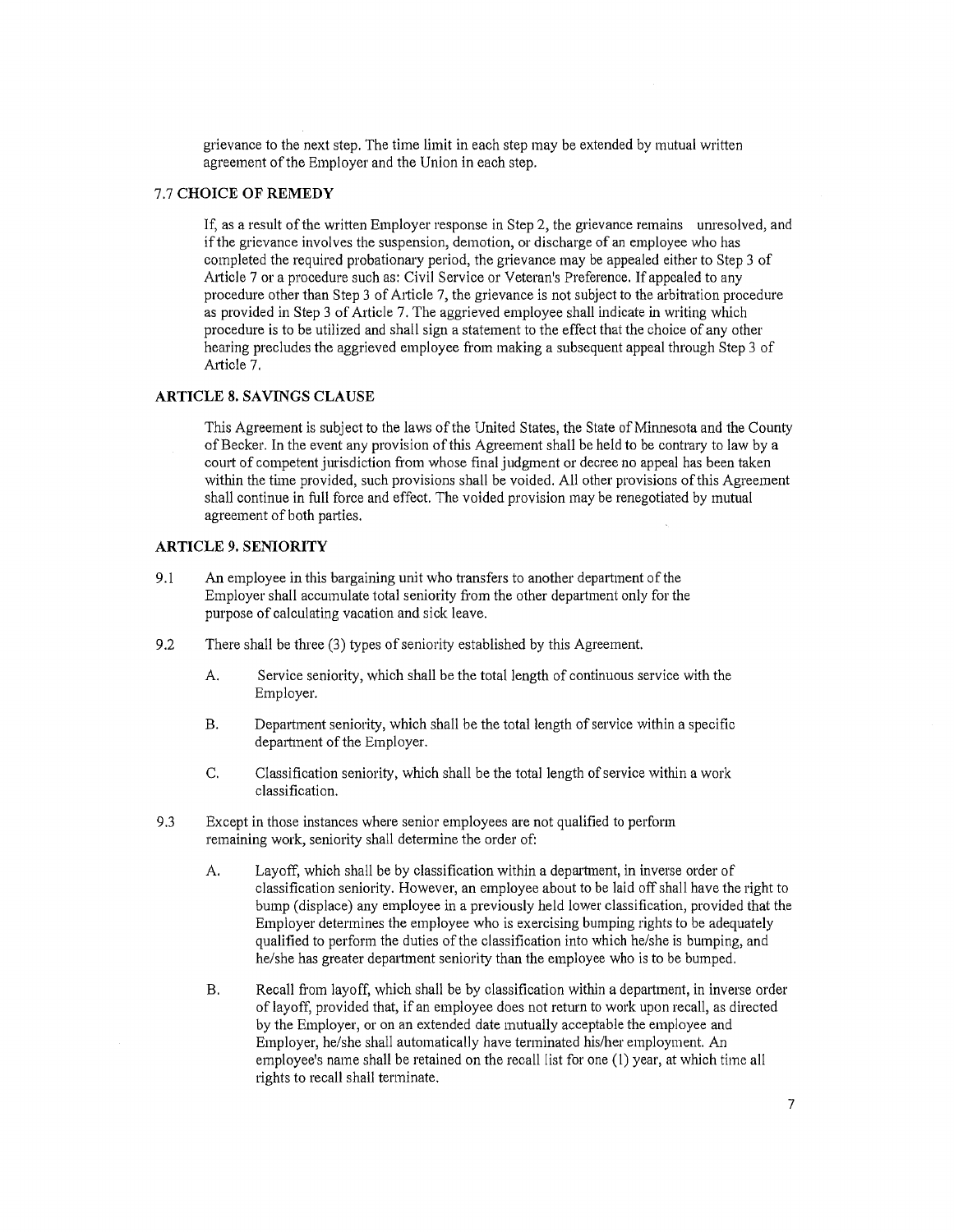9.4 The initial probationary period for a new employee shall be one (1) year and the initial probationary period for a promoted employee shall be six (6) months. During the probationary period, a newly hired, rehired or promoted employee may be discharged at the sole discretion of the Employer.

#### **ARTICLE 10. DISCIPLINE**

- 10.1 The Employer will discipline employees for just cause only. Discipline will be in one or more of the following fonns:
	- A. Oral reprimand;
	- B. Written reprimand;
	- C. Suspension;
	- D. Demotion; or
	- E. Discharge.
- 10.2 Suspensions, demotions and discharges will be in written form.
- 10.3 Written reprimands, notices of suspension, and notices of discharge which are to become part of an employee's personnel file shall be read and acknowledged by signature of the employee. Employees and the Union will receive a copy of such reprimands and/or notices.
- 10.4 Employees may examine their own individual personnel files at reasonable times under the direct supervision of the Employer.
- 10.5 If an employee is the subject to disciplinary action, said employee will not be questioned concerning such disciplinary action, unless the said employee has been given an opportunity to have a Union representative present at such questioning.
- 10.6 Grievances relating to this suspension or discharge may be initiated by the Union in Step 2 of the Grievance Procedure under Article 7.

#### **ARTICLE 11. OVERTIME**

- 11.1 Employees will be compensated at one and one-half (1 1/2) times the employee's base rate for hours worked in excess of the employee's regularly scheduled shift with the approval of the Sheriff and/or designee.
- 11.2 Ovetiime will be distributed as equally as practicable.
- 11.3 Work performed on a holiday, as defined in Article 8, shall be paid for at time and one-half (1 1/2) times the employee's regular base pay rate for all hours worked.
- 11.4 Mandatory training and mandatory meetings that fall outside of an employee's regularly scheduled shift shall be compensated at one and one-half  $(1 1/2)$  times the employee's regular base rate. Non-mandat01y approved training and meetings shall be compensated at the employee's regular base pay rate.
- 11.5 Overtime compensation for non-exempt employees shall be made either in cash or compensatory time off, at the employee's option. No employee shall accumulate more than eighty (80) hours in a compensatory time; hours earned in excess of eighty (80) hours shall be paid in cash at the appropriate rate. All accumulated compensatory time in excess of forty (40) hours not used by the second pay period of December shall be paid in cash at the appropriate rate.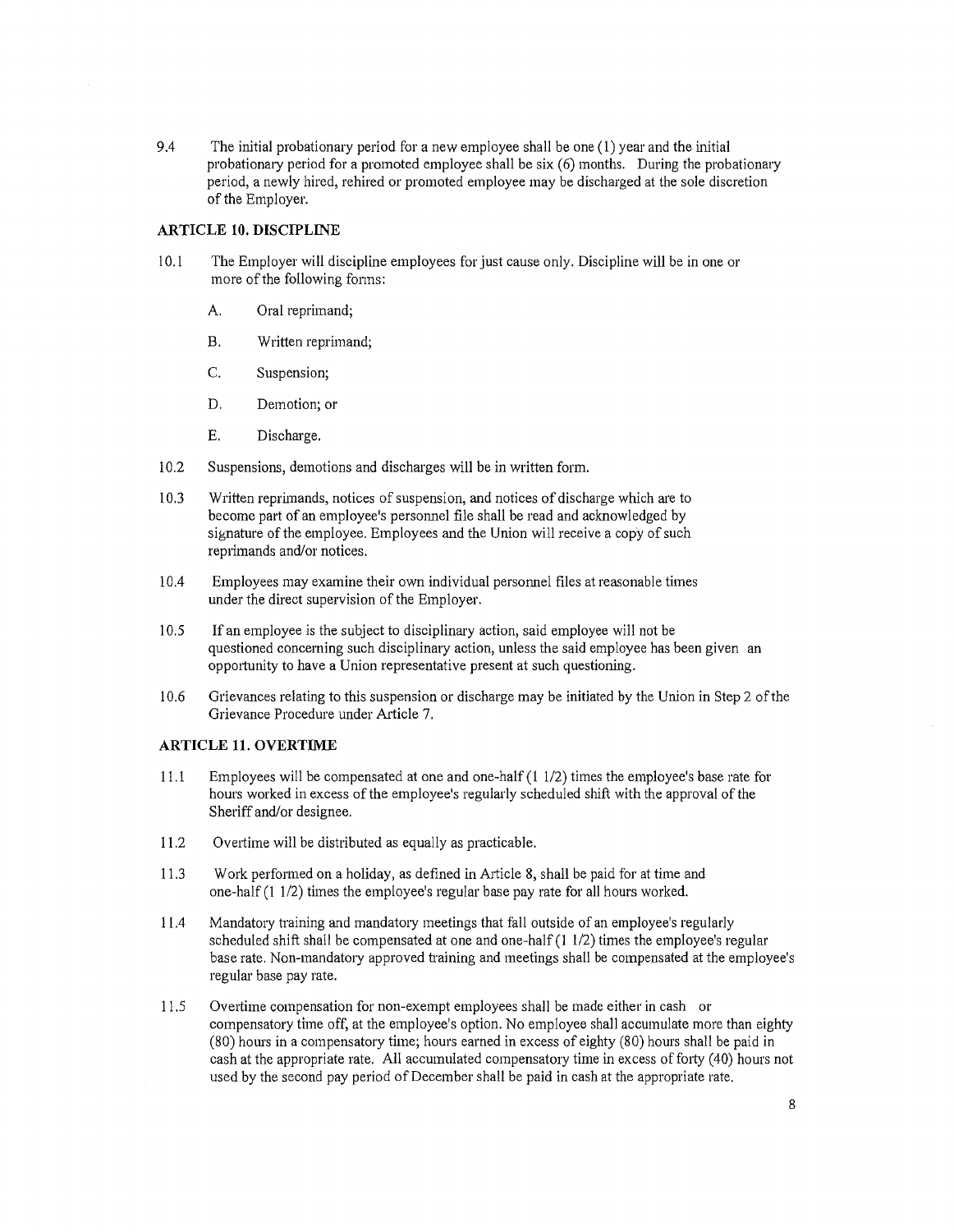#### **ARTICLE 12. COURT TIME**

An employee who is required to appear in Couti during the employees scheduled time off for Becker County Court business and with the approval of the Sheriff or designee shall receive a minimum of two (2) hours pay at one and one-half (1-1/2) times the employee's regular base pay rate. In addition, an employee who uses his/her own personal car shall receive a travel allowance.

#### **ARTICLE 13. CALL BACK TIME**

An employee who is called to duty during the employee's scheduled off-duty time shall receive a minimum of two  $(2)$  hours pay at one and one-half  $(1 1/2)$  times the employee's regular base pay rate. An extension or early report for regularly scheduled shift for duty does not qualify the employee for the two (2) hour minimum.

#### **ARTICLE 14. CONSTITUTIONAL PROTECTION**

Employees shall have the rights granted to all citizens by the United States and Minnesota State Constitutions.

#### **ARTICLE 15: INSURANCE:**

15. 1 The Employer will maintain the hospital and medical insurance program subject to the limitations, benefits and conditions established by the contract between the Employer and the insurance carrier until such time as the employee is terminated.

The parties agree to meet and confer regarding any changes in this Article necessary to comply with and/or avoid penalties under the Affordable Care Act.

The Employer shall establish a Flexible Benefits Plan. Each employee participating in the Plan must, purchase the minimum required plan coverage – individual comprehensive major medical coverage, long-term, disability and basic life insurance under the Plan. Effective January 1, 2018, the PEIP HSA Compatible Deductible Plan shall be the minimum required health plan.

15.2 Effective 2018, the County's annual contribution will remain the same from 2017. Effective 2019 the annual County contribution will increase based on a 50/50 split between the Employer and employee based on the single HSA compatible plan premium. The County contribution will be calculated by taking 50% of the single HSA plan premium increase and adding it to the previous year's contribution. Employees may receive in cash or use for optional benefits the remaining dollars after the minimum required benefits are deducted from the County's contribution, including those employees who elect to waive the single required health plan.

After enrollment, if any plan falls to ten (10) or less County employees, the plan goes away for the next open enrolhnent. (Newly implemented plans will be given two (2) years to exist prior to dropping if there are ten (10) or less enrolled.)

- 15.3 In accordance with Minnesota Statute §471.61, a County employee who retires before the age of sixty-five (65) has the option of continuing with the County's group health policy at his/her own expense under the conditions outlined below:
	- A. The retiree must meet the age and service requirements necessary for eligibility requirements for an annuity under PERA or be receiving a disability benefit from PERA;
	- B. The retiree may receive dependent coverage only if the retiree received dependent coverage immediately before leaving employment;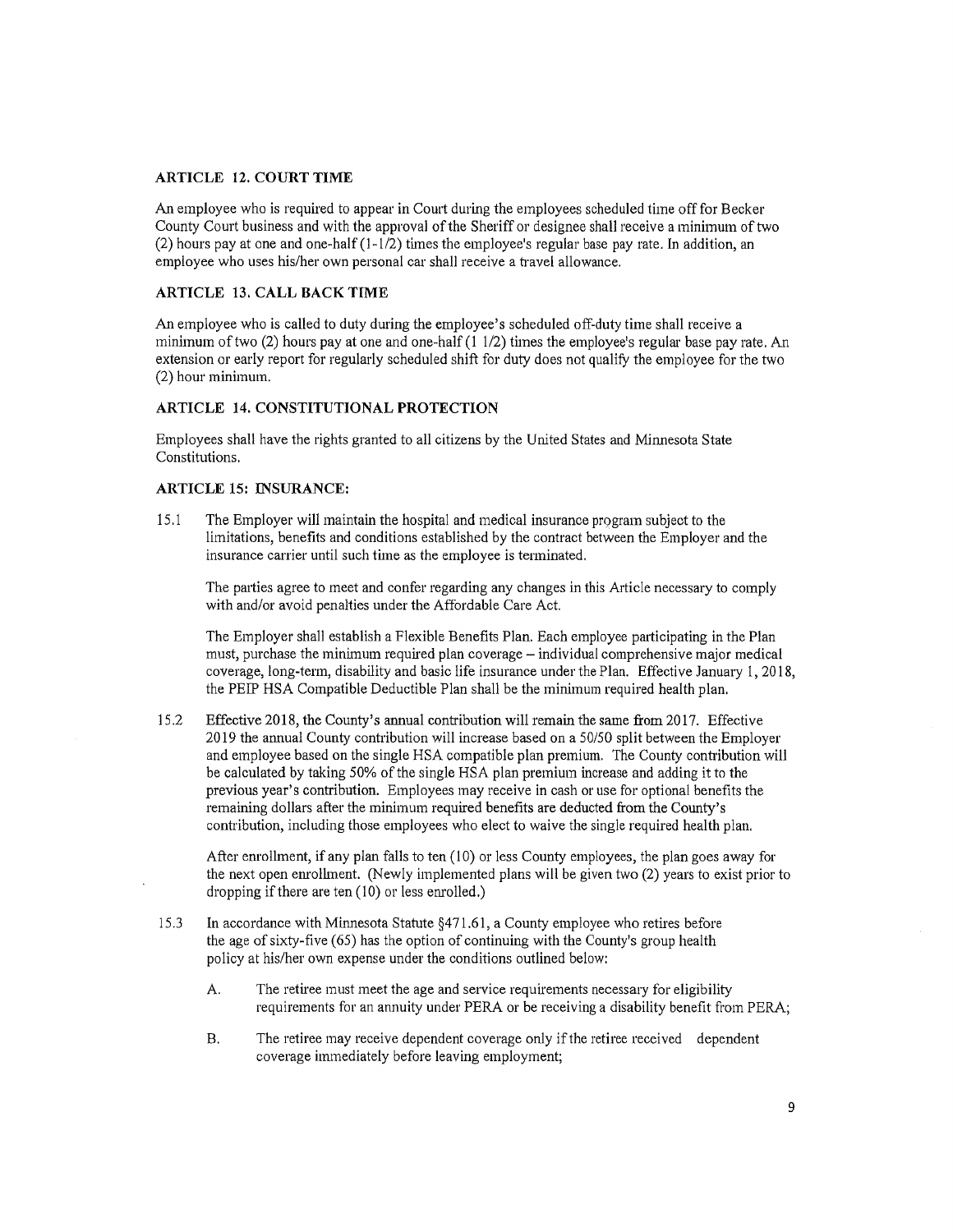- C. The retiree may initially elect dependent coverage as stipulated immediately above and later drop dependent coverage while retaining individual coverage. The retiree may not drop individual coverage and retain dependent coverage except for certain circumstances may apply if the retiree becomes eligible for Medicare prior to the dependent(s)' eligibility for Medicare;
- D. The monthly premiums will be due by the fifteenth (15th) of the preceding month.
- 15.4 The parties agree to meet and confer regarding any changes in this Article necessary to comply with and/or avoid penalties under the Affordable Care Act.

#### **ARTICLE 16. VACATIONS**

- 16.1 All regular employees of the Department as of the date of execution of this agreement whose vacation earned under the prior agreement exceeds vacation benefits provided by this agreement shall receive the greater vacation until such time as the benefits under the prior agreement equal the benefits provided under this agreement at which time the employee shall earn all vacation thereafter as provided by the terms of this agreement.
- 16.2 Supervisory employees shall earn vacation leave in accordance with the following schedule:

| <b>Years of Service</b>       | <b>Vacation Leave</b> |
|-------------------------------|-----------------------|
| Beginning 0 through 1 year    | 80 hours              |
| Beginning 2 through 6 years   | 96 hours              |
| Beginning 7 through 11 years  | 120 hours             |
| Beginning 12 through 18 years | 160 hours             |
| Beginning 19 plus years       | 192 hours             |
|                               |                       |

Vacation shall be earned based on the bi-weekly payroll system.

- 16.3 Vacations may be accumulated to a maximum of 224 hours
- 16.4 All vacation leave shall be scheduled with the Employer.

#### **ARTICLE 17. UNIFORMS**

17.1 Effective January 1st, 2022, each sworn employee shall receive seven hundred seventy-five dollars (\$775.00) for clothing and maintenance allowance and all nonsworn employees shall receive five hundred fifteen (\$515.00). This will be paid by the second pay period of January.

Employees will not be required to purchase Ceremonial/Dress Uniforms out of their uniform allowance.

17.2 Uniform or personal items damaged in the line of duty shall be paid for by the Employer.

#### **ARTICLE 18. HOLIDAY LUMP SUM PAYMENT**

Employees shall receive on the second payday in November of each year, a lump sum payment for ten (10) holidays. Juneteenth shall become the eleventh (11) holiday once the Minnesota legislature enacts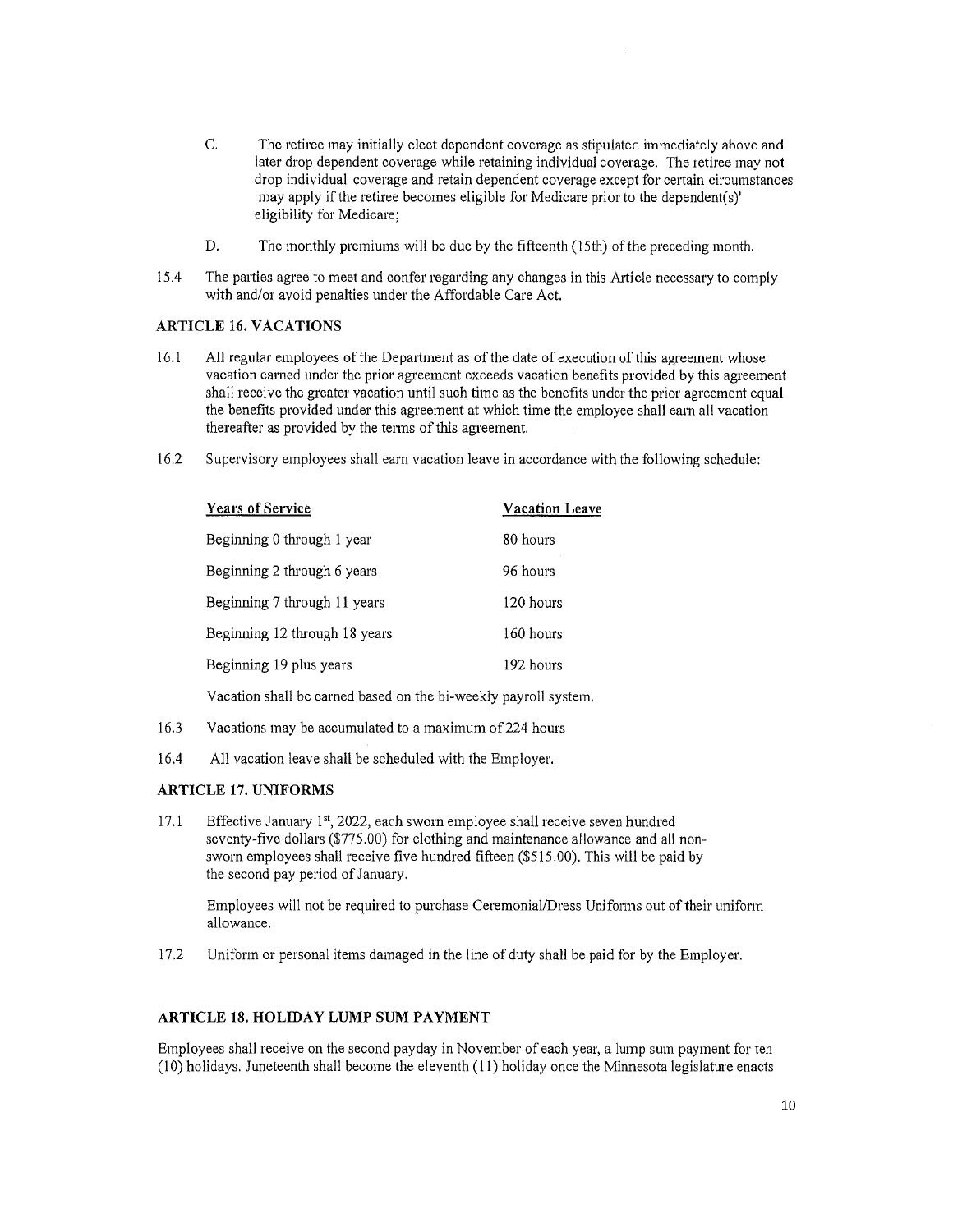legislation making it a state holiday. The following ten days have been designated as official paid holidays:

| New Year's Day         | Labor Day                     |
|------------------------|-------------------------------|
| Martin Luther King Day | Veteran's Day                 |
| President's Day        | Thanksgiving Day              |
| Memorial Day           | Friday after Thanksgiving Day |
| Independence Day       | Christmas Day                 |

Juneteenth shall become a holiday once the Minnesota legislature enacts legislation making it a state holiday.

#### **ARTICLE 19. PERSONAL LEA VE DAY**

Each employee shall be entitled to sixteen ( 16) hours per calendar year of personal leave. These personal leave days must be taken by the employee or they will be lost.

#### **ARTICLE 20. LEGAL PROTECTION**

The County shall provide, through insurance coverage or otherwise, defense, necessary legal expenses and other costs to an employee against whom a claim is made or a lawsuit is commenced which is based upon the conduct of the employee acting in the regular course of his/her employment, except for intentional torts and crimes or ordinance violations committed by such employee.

#### **ARTICLE 21. SICK LEAVE**

- 21.1 All regular employees shall be entitled to one ( 1) day of sick leave per month and shall accumulate sick leave to a maximum of nine hundred sixty (960) hours. Sick leave shall be earned based on the bi-weekly payroll system. After the maximum of nine hundred sixty (960) hours have been accrued, the time shall go into a sick leave bank only to be used when all of the nine hundred sixty (960) hours have been exhausted. A doctor's certificate may be required for sick leave absences of more than three (3) consecutive day's duration, or when an employee is on sick leave and abuse is suspected.
- 21.2 Earned sick leave may be used for absences from work necessitated by the following circumstances and in accordance with MN Statute 181. 9413:
	- A. Because of sickness or injury to an employee which renders the employee unable to perform the duties of employment;
	- B. Because of quarantine directed by a medical physician;
	- C. Because of death in the immediate family, such use not to exceed twenty-four (24) working hours; immediate family is defined as follows: Employee's spouse, children, stepchildren, grandchildren, parents, step parents, father/mother-in-law, grandparents, brother, sister, brother/sister-in-law, aunts/uncles, and step siblings; up to an additional sixteen (16) hours of sick leave may be granted with the approval of the department head. In instances of death of first cousins such use is not to exceed eight (8) working hours;
	- D. Because of doctor's visits required by employee, employee's spouse, children, or parents;
	- E. Because of sickness or injury to an employee's spouse, children, or parents, the result of which requires the said employee to attend to their needs.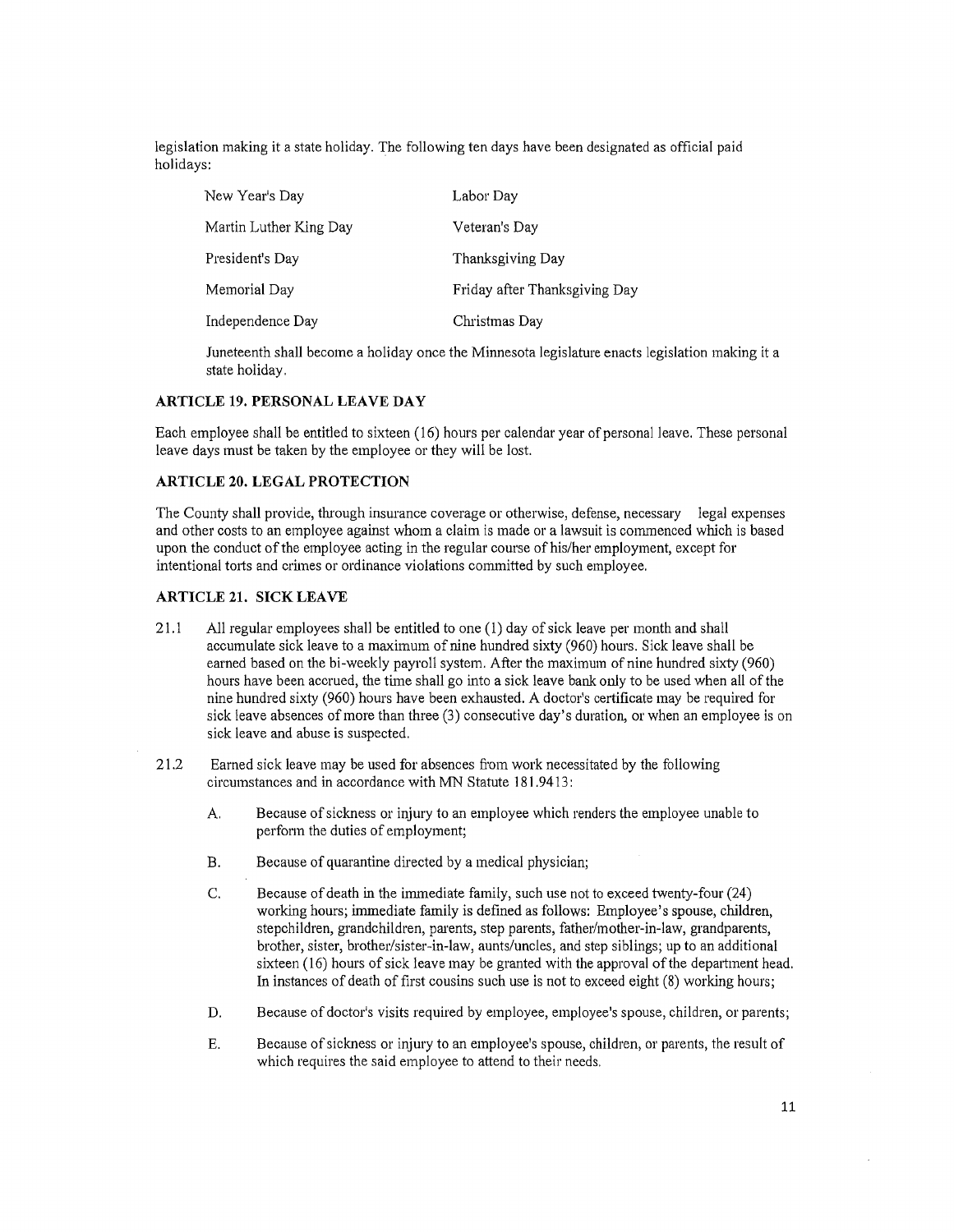- 21.3 If an employee receives a job-related injury or sickness and if eligible for Worker's Compensation benefits, the Employer agrees to pay said employee an amount equal to the difference between the amount received from Worker's Compensation and the employee's regular salary, not to exceed the employee's regular take home pay, for a period not to exceed four hundred and eighty (480) working hours. Beyond four hundred and eighty (480) working hours, the difference will be charged to the employee's sick leave account providing the employee chooses to receive the employee's full salary. Once the employee's sick leave account has been used in full, the employee will not continue to accumulate any sick leave, paid holidays or vacation during the period that said employee is unable to work and continue to receive worker's compensation benefits. Upon receipt by the Employer of a medical report indicating that the employee's healing period has concluded and if the employee is unable to return to the position that the employee held at the time the employee was injured and there are no other job classifications open, the employee may be discharged.
- 21.4 Use of the sick leave benefits for reasons other than those stated in Section 21.2 of this Article shall be just cause for disciplinary action as provided in Article IO (DISCIPLINE).

#### **ARTICLE 22. MATERNITY/ADOPTION LEAVE**

An unpaid maternity or adoption leave of absence must be granted to a natural parent or adoptive parent who requests such leave in conjunction with the birth or adoption ofa child. The leave shall commence on the date requested by the employee and shall continue for up to three (3) months, provided, however, that such leave may be extended up to a maximum of one (I) year by mutual consent of the Employer and the employee. The Employer's policy for unpaid maternity or adoption leave shall be consistently and uniformly applied among employees in similar circumstances.

#### **ARTICLE 23. WAGES**

23.l During the term of this Agreement, employees shall be paid in accordance with Appendix A which is attached here to and incorporated herein.

Effective  $1/1/22$ , increase the salary schedule by three and one-quarter percent  $(3.25\%)$ .

Eligible employees not at the top step shall receive a step increase on their anniversary date.

- 23.2 Payday shall be bi-weekly.
- 23.3 Each employee who works between 6:00 p.m. and 6 a.m. shall receive, in addition to the regular compensation provided herein, said shift differential of one dollar (\$1.00) per hour. Said shift differential to increase to one dollar twenty-five cents (\$1.25) per hour effective January 1,2018.
- 23 .4 Each licensed peace officer will be reimbursed for the cost of their three (3) year POST License.

#### **ARTICLE 24. LONGEVITY:**

- 24. l Employee's hired before April **1,** 2018 shall receive, in addition to the regular compensation provided herein, longevity pay which will follow the schedule below:
	- $0-5$  years  $0\%$  $6 - 10$  years 1%
	- $11 15$  years  $2%$
	- $16 20$  years  $3%$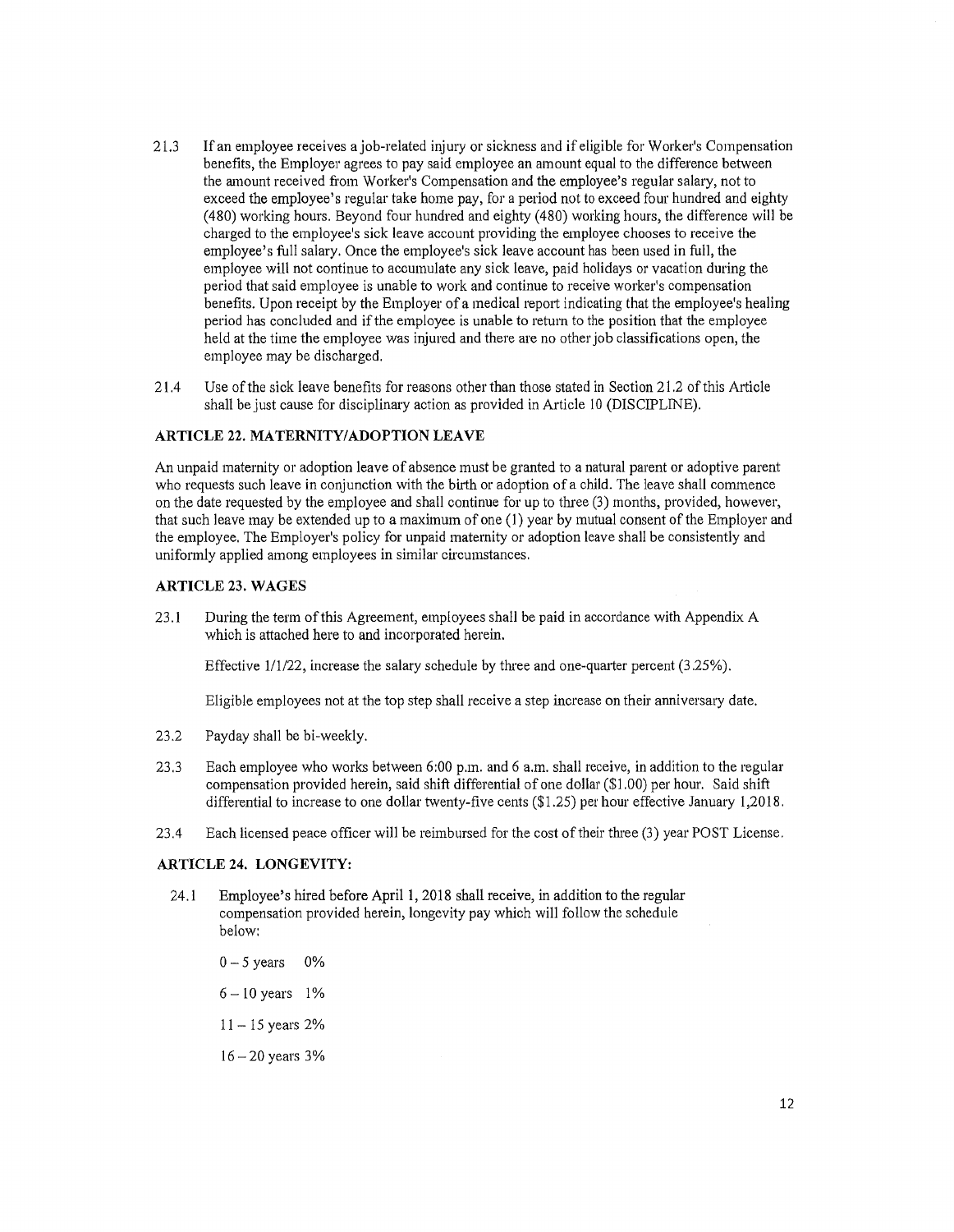$21 - 25$  years 5%

 $26 - 30$  years 6%

Over 30 years7%

24.1 Employee's hired after April 1, 2018 shall receive, in addition to the regular compensation provided herein, longevity pay which will follow the schedule below:

Upon completion of 15 years 3%\*

#### **ARTICLE 25. SEVERANCE PAY**

Employees hired prior to January 1, 2014, who have completed five (5) years of service and honorably separated, including medical separation, shall be entitled to seventy percent (70%) of their unused sick leave as severance pay, however, said severance pay shall not include any banked sick leave hours.

All employees hired on or after January 1, 2014 will be subject to the following Severance Pay:

| <b>Years of Service</b> | <b>Percent of Sick Leave</b> |
|-------------------------|------------------------------|
| 5 yrs.                  | 40%                          |
| $10$ yrs.               | 50%                          |
| 15 yrs.                 | 60%                          |
| 20 yrs.                 | 70%                          |

#### **ARTICLE 26. MILEAGE**

Employees required to furnish cars for purposes of County business shall be paid at the rate the Internal Revenue Service allows for income tax purposes which is effective at the time the employee's expense is incurred. This is paid only when County cars are not available. In the event that there isn't an available County car, the employee shall be paid at the rate established by the County Board of Commissioners.

#### **ARTICLE 27, POST EMPLOYMENT HEALTH CARE SAVINGS PLAN MN STATE RETIREMENT SYSTEM (M.S.R.S.)**

Employees to contribute two percent (2%) of gross wages and severance pay (per Article 24 to M.S.R.S. Post-Employment Health Insurance Savings Plan).

#### **ARTICLE 28. DURATION**

This Agreement is effective for the period January 1, 2022, through December 31, 2022 and from year to year thereafter unless either party hereto shall give notice in writing sixty (60) days prior to the annual expiration date of a desire to terminate or amend this Agreement.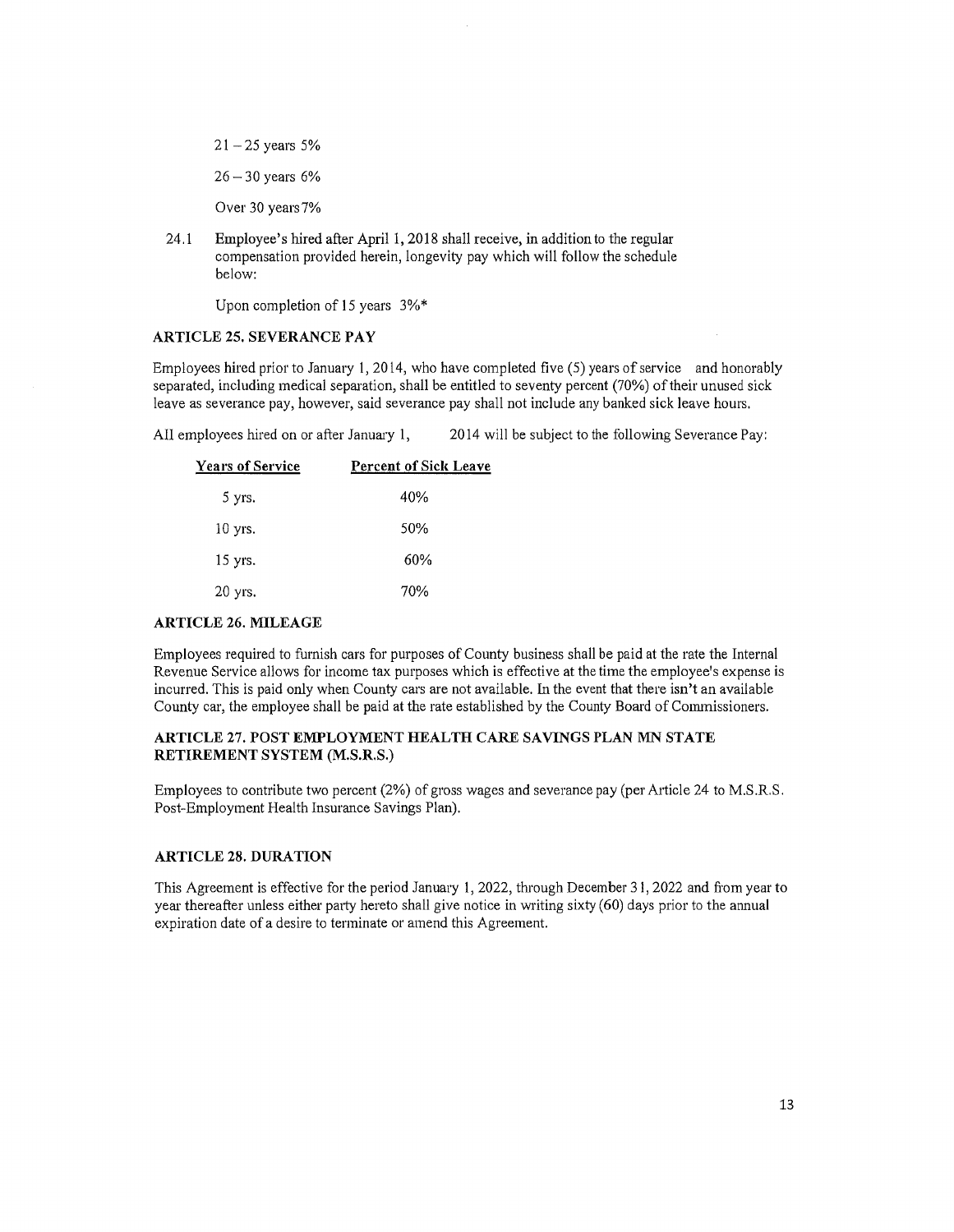IN WITNESS WHEREOF, the parties have executed this Agreement on this 17th day of May 2022.

COUNTY OF BECKER

 $\overline{\mathscr{A}}$ Mu

Becker County Board Chair

County Administrator

LAW ENFORCEMENT LABOR SERVCICES, INC. LOCAL #390

en,

Business Agent

**APPENDIX A: Salary Schedule**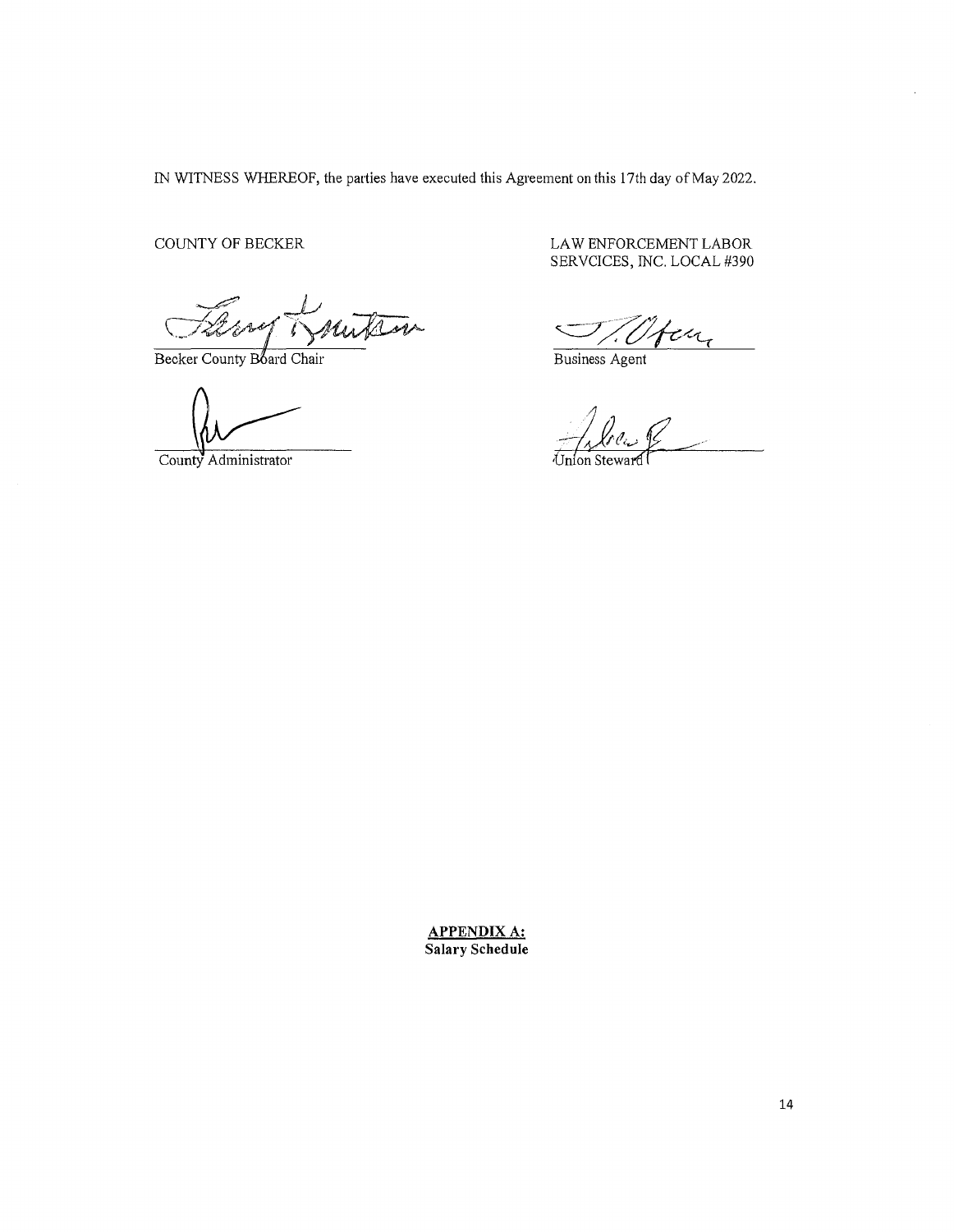| 2022<br><b>POSITION</b>                                                                                                                                                                                                                                 | Band     | Grade | Step 1                                  | Step 2  | Step 3                                         | Step 4  | Step 5  | Step 6  | Step 7  | Step 8                                 | Step 9  | Step 10                                             |
|---------------------------------------------------------------------------------------------------------------------------------------------------------------------------------------------------------------------------------------------------------|----------|-------|-----------------------------------------|---------|------------------------------------------------|---------|---------|---------|---------|----------------------------------------|---------|-----------------------------------------------------|
| <b>JOFFICE MANAGER</b>                                                                                                                                                                                                                                  | $B-23$   | 0     | 40.451                                  | 41.806  | 43.161                                         | 44,517  | 45.872  | 47.227  | 48.582  | 49,938                                 | 51,293  | 52,832                                              |
| <b>IOFFICE MANAGER</b><br>the control of the control of the control of the control of the control of the control of the control of the control of the control of the control of the control of the control of the control of the control of the control | $B-23$   | 0     | 19.3731                                 | 20.0222 | 20.6712                                        | 21.3203 | 21.9693 | 22.6184 | 23.2674 | 23.9165                                | 24.5656 | 25.3025                                             |
| IJAIL SERGEANT                                                                                                                                                                                                                                          | $B-31$   |       | 48.833                                  | 50.445  | 52.057                                         | 53.669  | 55.281  | 56.893  | 58,505  | 60.117                                 | 61.728  | <b>Search Street Avenue Street Street</b><br>63,580 |
| IJAIL SERGEANT                                                                                                                                                                                                                                          | $B-31$   |       | 23.3875                                 | 24.1595 | 24.9315                                        | 25.7035 | 26.4755 | 27.2475 | 28.0194 | 28.7914                                | 29.5634 | 30.4503                                             |
| ICOMMUNICATIONS SUPV                                                                                                                                                                                                                                    | C-41     |       | 56.479                                  | 58.405  | 60.331                                         | 62,257  | 64.182  | 66,108  | 68.034  | 69.960                                 | 71.886  | 74,042                                              |
| ICOMMUNICATIONS SUPV<br>the contract of the contract of the contract of the contract of the contract of                                                                                                                                                 | $C - 41$ |       | 27.0495<br><b><i>CAMPAGNAMENTOS</i></b> | 27.9718 | 28.8941<br><b><i><u>SARAHAN MARATA</u></i></b> | 29.8164 | 30.7387 | 31.6611 | 32.5834 | 33.5057<br><b>STATISTICS IN ALL TO</b> | 34.4280 | 35.4608<br><b>SALES AND CARD AT CONSUMING</b>       |
| IDEPUTY SERGEANT                                                                                                                                                                                                                                        | $C-51$   |       | 67.159                                  | 69.455  | 71.751                                         | 74.048  | 76.345  | 78.641  | 80.937  | 83.234                                 | 85.530  | 88,096                                              |
| IDEPUTY SERGEANT                                                                                                                                                                                                                                        | C-51     |       | 32.1644                                 | 33.2641 | 34.3634                                        | 35.4636 | 36.5637 | 37.6633 | 38.7628 | 39.8631                                | 40.9626 | 42.1917                                             |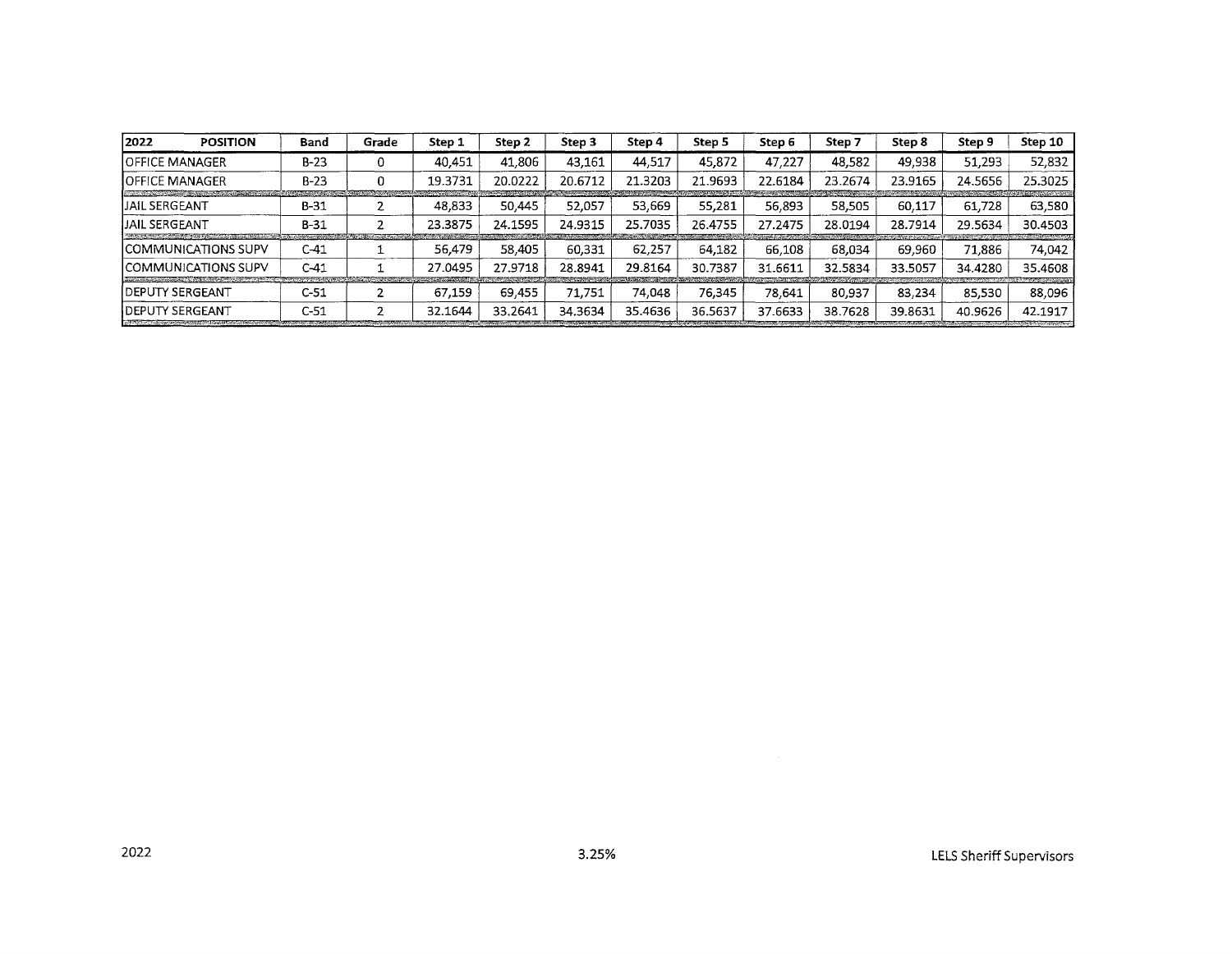### **MEMORANDUM OF AGREEMENT**

**WHEREAS,** the Law Enforcement Labor Services Local #390 ("Union") represents the Supervisors in the Sheriff's Department in Becker County (Employer); and

**WHEREAS,** the collective bargaining agreements (CBAs) contain language regarding the Employer's contribution in 2017 and 2018, and an Employer-Employee 50/50 split of the increase beginning in 2019 and thereafter;

**WHEREAS,** the Union and the Employer have reached an agreement for how the increase will be split for 2022 only, pursuant to this Memorandum of Agreement, which shall not alter the terms of the CBAs;

**NOW, THEREFORE,** the Parties agree as follows:

- 1. **CBA Language Unchanged.** The provisions of this Memorandum of Agreement shall commence on January 1, 2022, and shall terminated on December 31, 2022. The existing language in the CBAs  $(815.2)$  shall remain unchanged and shall be effective January 1, 2023, and the Employer contribution amount shall revert to the amount under the § 15 .2 calculation for 2023, unless the parties negotiate a change in the language in the CBAs pursuant to the provisions of PELRA, Minnesota Statutes Chapter 179A, for 2023.
- 2. **2022 Health Insurance Increase Split:** For calendar year 2022 only, the Employer shall pay 75% of the increase in the cost of health insurance premiums under the County's Health Insurance Plan. The increase will be calculated based on the single H. S .A. compatible plan premium. The Employer's contribution for 2022 will be calculated by taking 75% of the single H.S.A. compatible plan premium increase and adding it to the 2021 employer contribution. Employees may use any excess over the single premium amount for optional benefits after the premiums are deducted from the County's contribution, including those employees who elect to waive the single required health plan.
- 3. **Mutual Drafting:** This agreement is the result of negotiations between the parties and, accordingly, shall not be construed for or against either party, regardless of which party drafted any the agreement or any portion thereof. The agreement shall for all purposes be deemed to have been mutually drafted.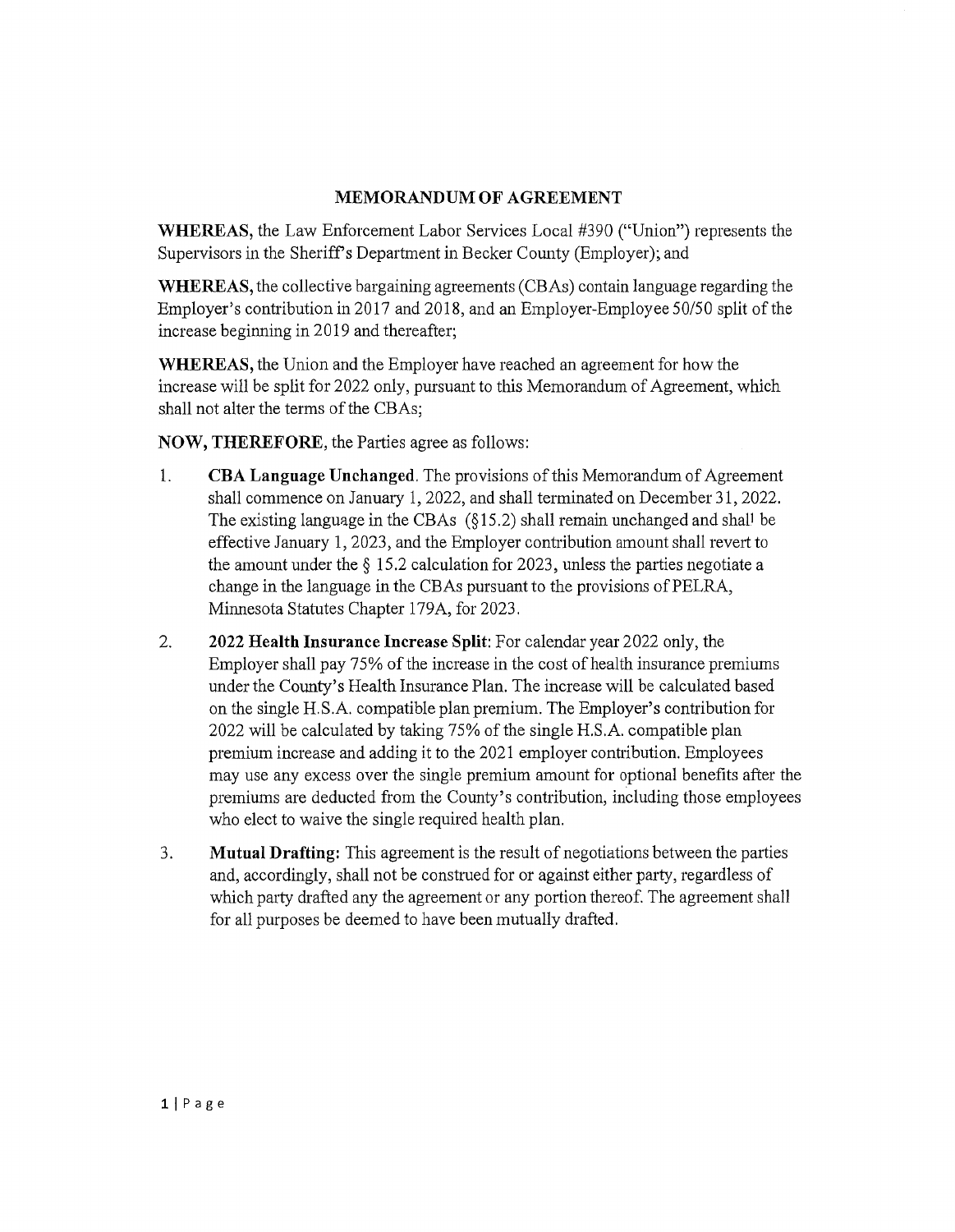Dated:  $536 - 12$ 

 $\mathcal{V}$ 

Jnion Steward

Dated:  $OS \wedge N \cdot 3000$ 

 $\frac{1}{2}$  (//pm

Terry Olson Union Business Agent

 $5/24/622$ Dated:

Veref mitin  $\mathscr{C}$ 

Larry Knutson Becker County Board Chair

 $\nu\nu$ Dated:

Pat Oman Becker County Administrator

RRM: 453724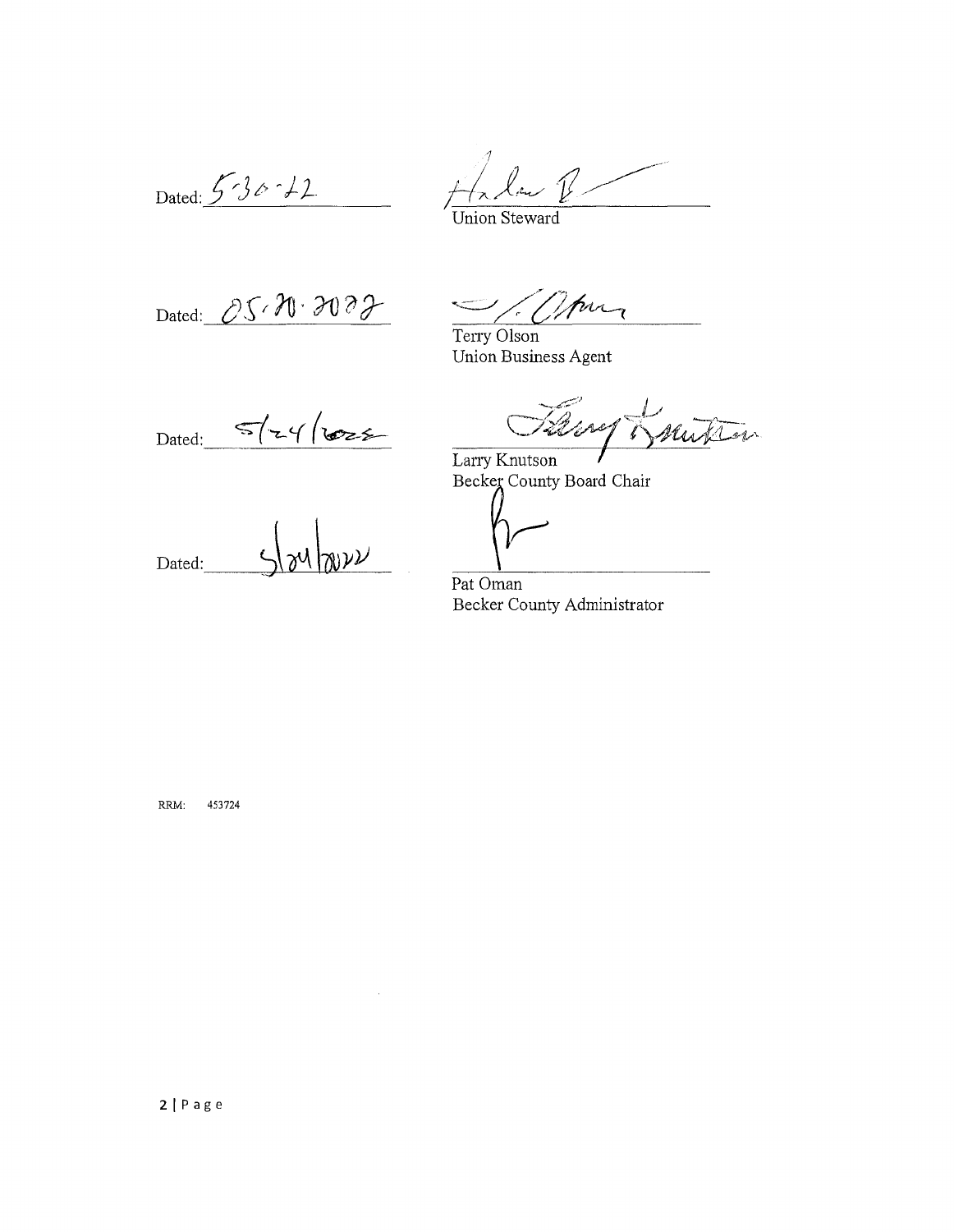### **MEMORANDUM OF AGREEMENT**

**WHEREAS,** the Law Enforcement Labor Services Local #390 ("Union") represents the Supervisors of Becker County (Employer); and

**WHEREAS,** the Employer has determined to exercise its managerial right to conduct a wage study prior to the commencement of negotiations for the 2023 collective bargaining agreement;

**NOW, THEREFORE, the Parties agree as follows:** 

- 1. **Wage Study:** The Employer will engage the services of an outside consultant to conduct a wage study of a representative sample of Becker County job classes and provide the Employer with predicted pay for the remaining union positions based upon band and grade. The study shall be completed by September 2022, absent factors beyond the control of the Employer *(force majeure).*
- **2. Non-Precedent Setting:** This Memorandum of Agreement and the Employer's decision to conduct a wage study shall not constitute a waiver of the Employer's inherent managerial rights, nor shall it constitute an agreement to bargain over wage studies, classification studies, compensation or pay equity studies. This agreement and wage study shall not be cited by any party as evidence in any future negotiations, arbitrations, or litigation regarding the Employer's duty to bargain over wage studies, classification studies, compensation or pay equity studies or any other matter of inherent managerial rights.
- 3. **Mutual Drafting:** This agreement is the result of negotiations between the patiies and, accordingly, shall not be construed for or against either party, regardless of which party drafted any the agreement or any portion thereof. The agreement shall for all purposes be deemed to have been mutually drafted.

Dated: 5-30-22 Andrew R

Union Steward

Dated:  $QS \cdot 30 \cdot 3032$ 

Terry Olson

Union Business Agent